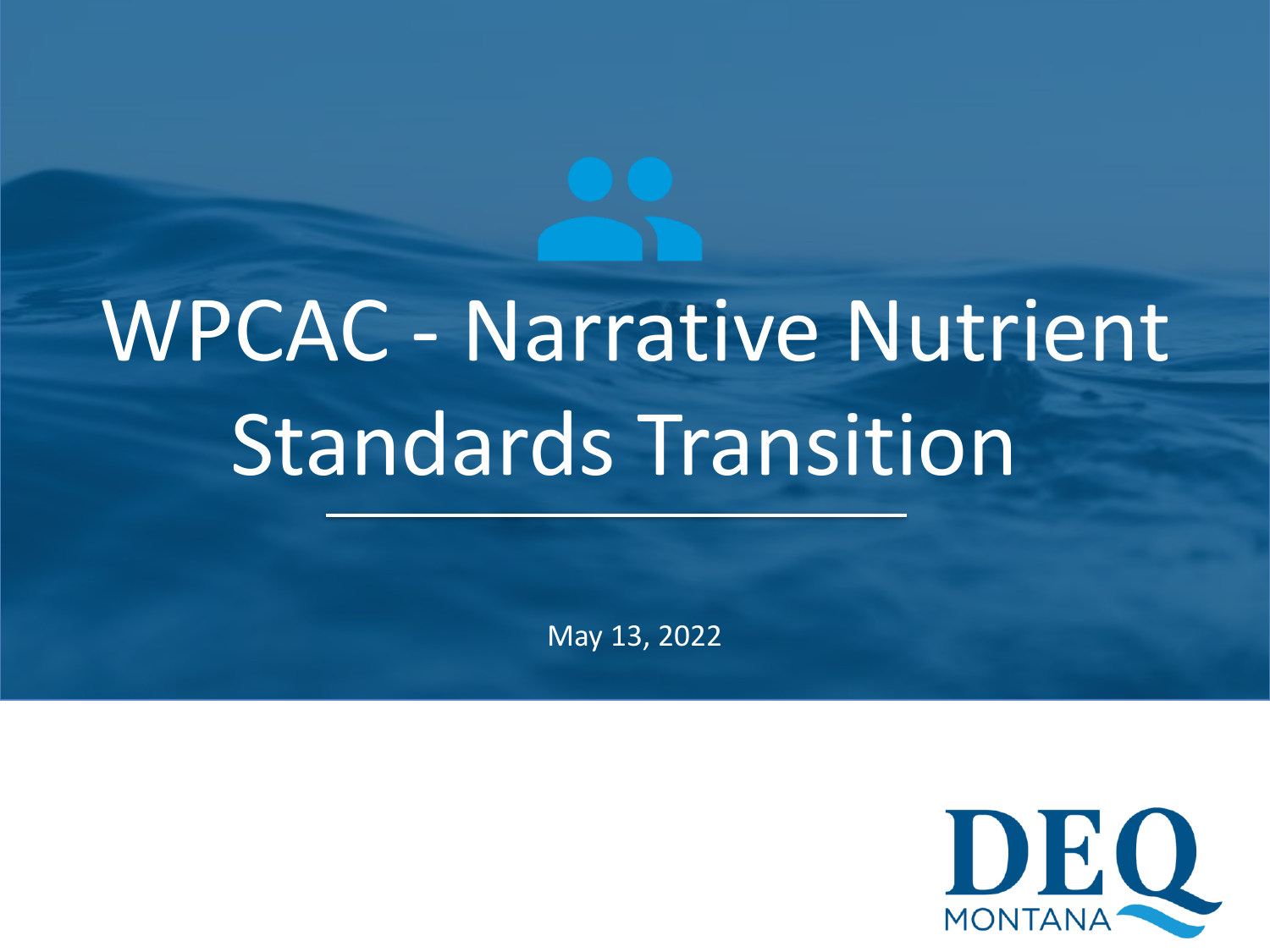# Briefing Topics

• Update on department's work with the Nutrient Work and progress on a comprehensive rule package implementing the narrative nutrient standards. This includes an Updated Regulatory Framework proposal.

Request a special Water Pollution Control Advisory Council meeting. Up to three rule makings

- - Adaptive Management Program
	- Repeal of Circular DEQ-12A
	- Variance Procedural Rules under 75-5-320, MCA

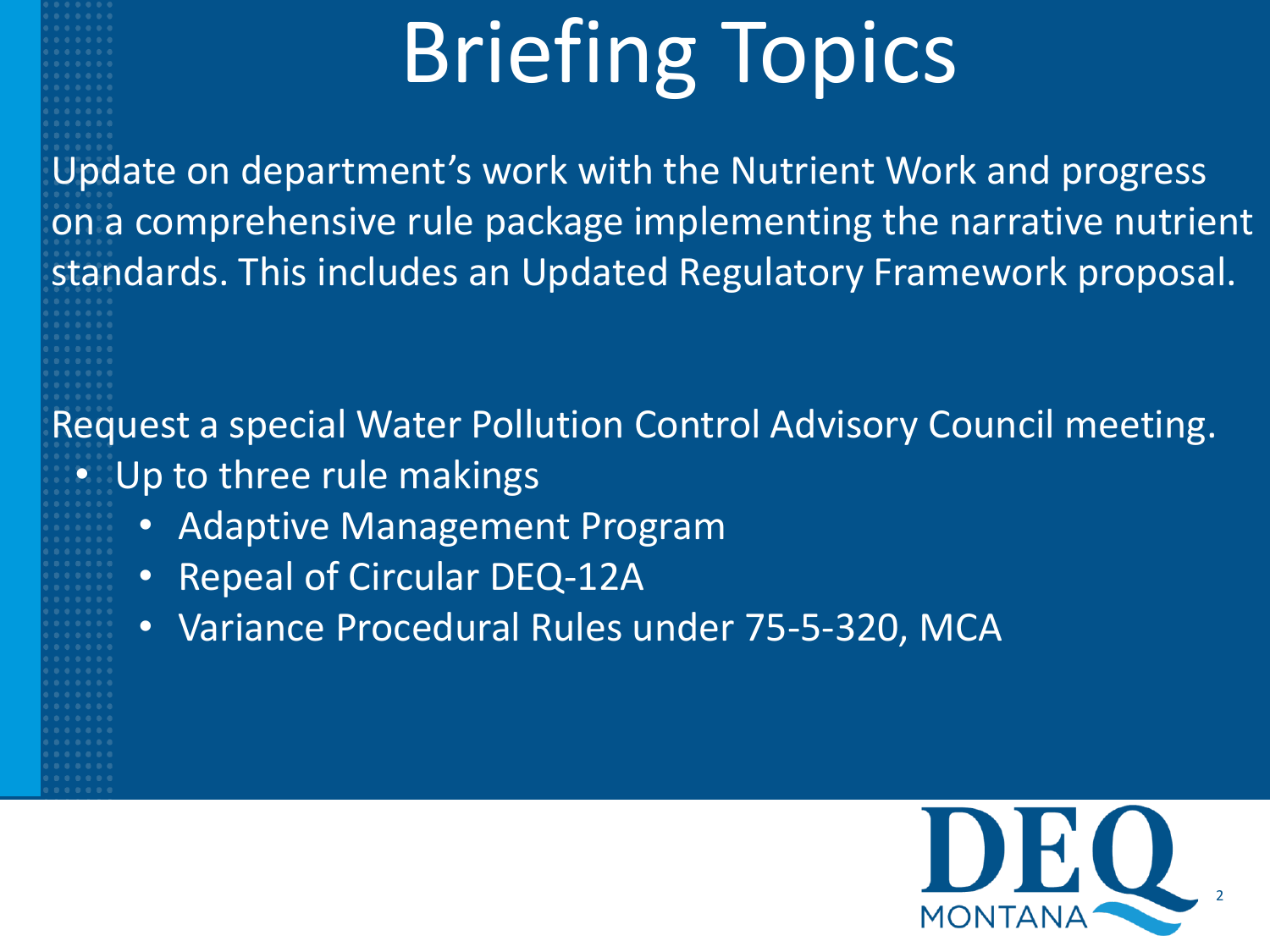# SB-358 now 75-5-321, MCA

• Section 1. Transition for nutrient standards. (1) By March 1, 2022, the department of environmental quality shall adopt rules related to narrative nutrient standards in consultation with the nutrient work group.

• (2) The rules shall provide for the development of an adaptive management program which provides for an incremental watershed approach for protecting and maintaining water quality, and that:

(a) reasonably balances all factors impacting a water body;

• (b) prioritizes the minimization of phosphorus, taking into account site-specific conditions; and

• (c) identifies the appropriate response variables affected by nutrients and associated impact thresholds in accordance with the beneficial uses of the waterbody.

• (3) In developing the rules in subsection (2), the department shall consider options pertaining to whether the point source is new or existing and whether the receiving water body is considered impaired or unimpaired.

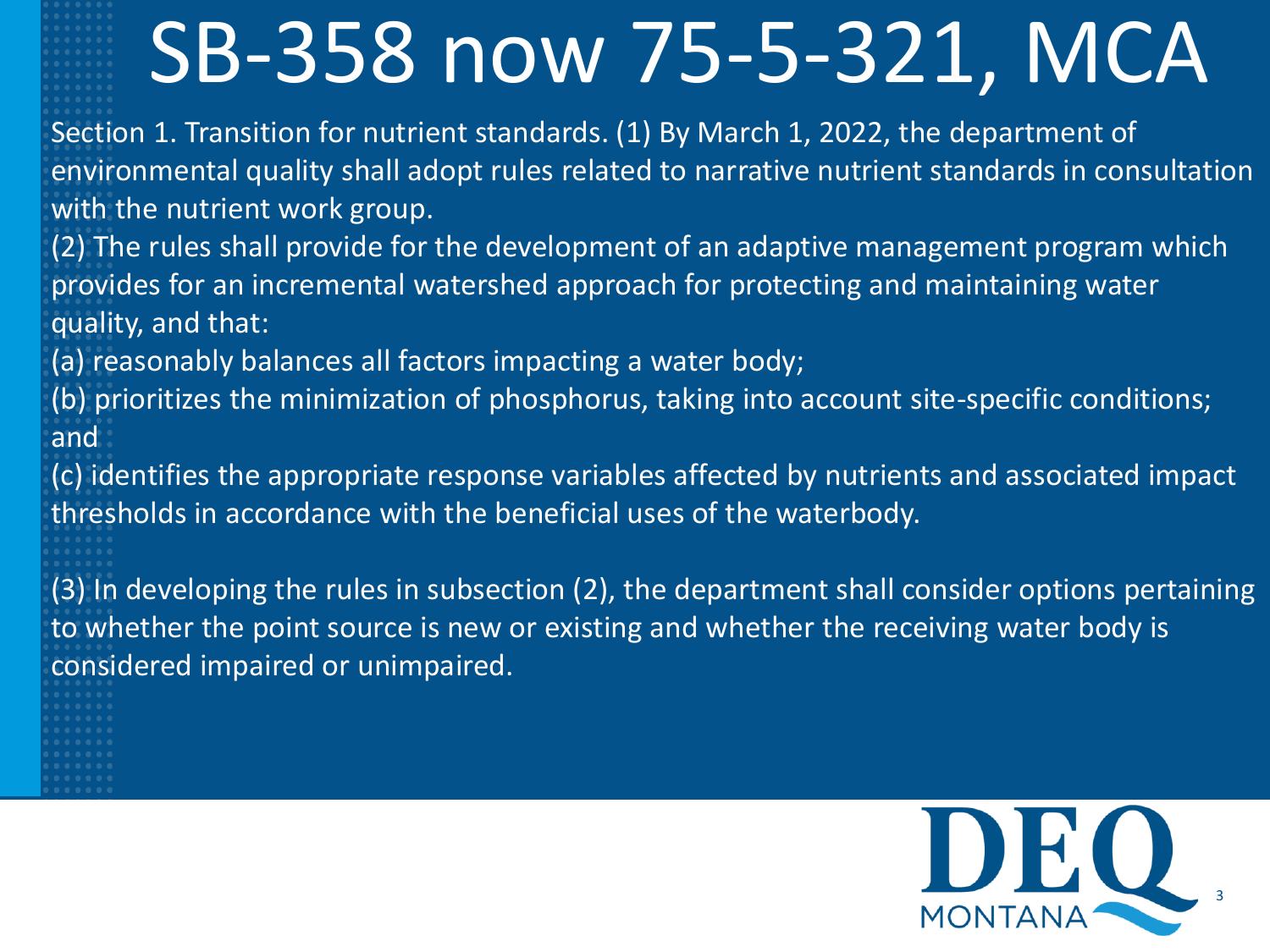## DEQ's Proposal for an Updated Regulatory **Framework**

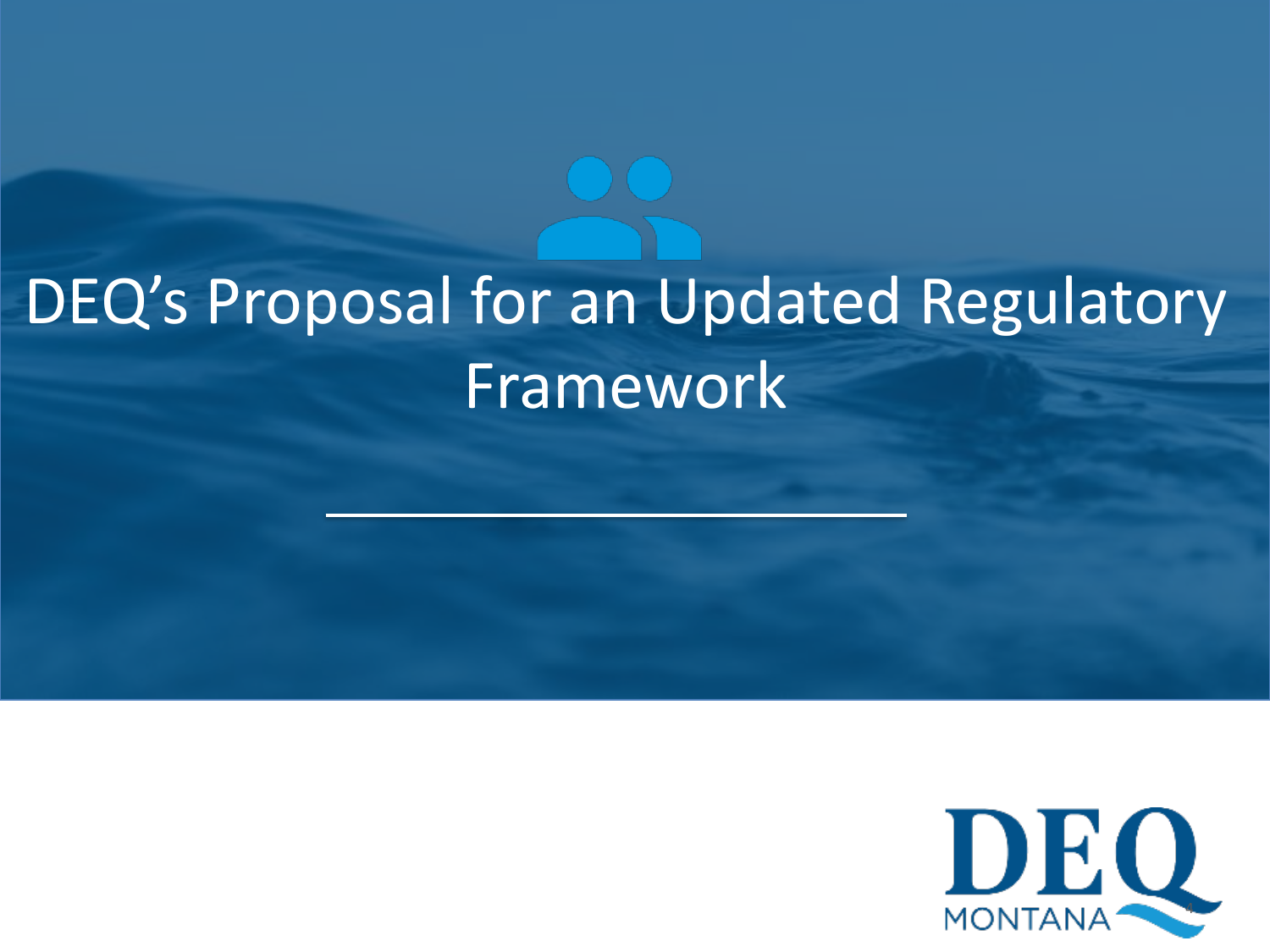### **DEQ's Previously-proposed Regulatory Framework (10/2021)**

- All permittees under the adaptive management program
- Permit limits based on response variables (at least initially)
- No water quality standards variance



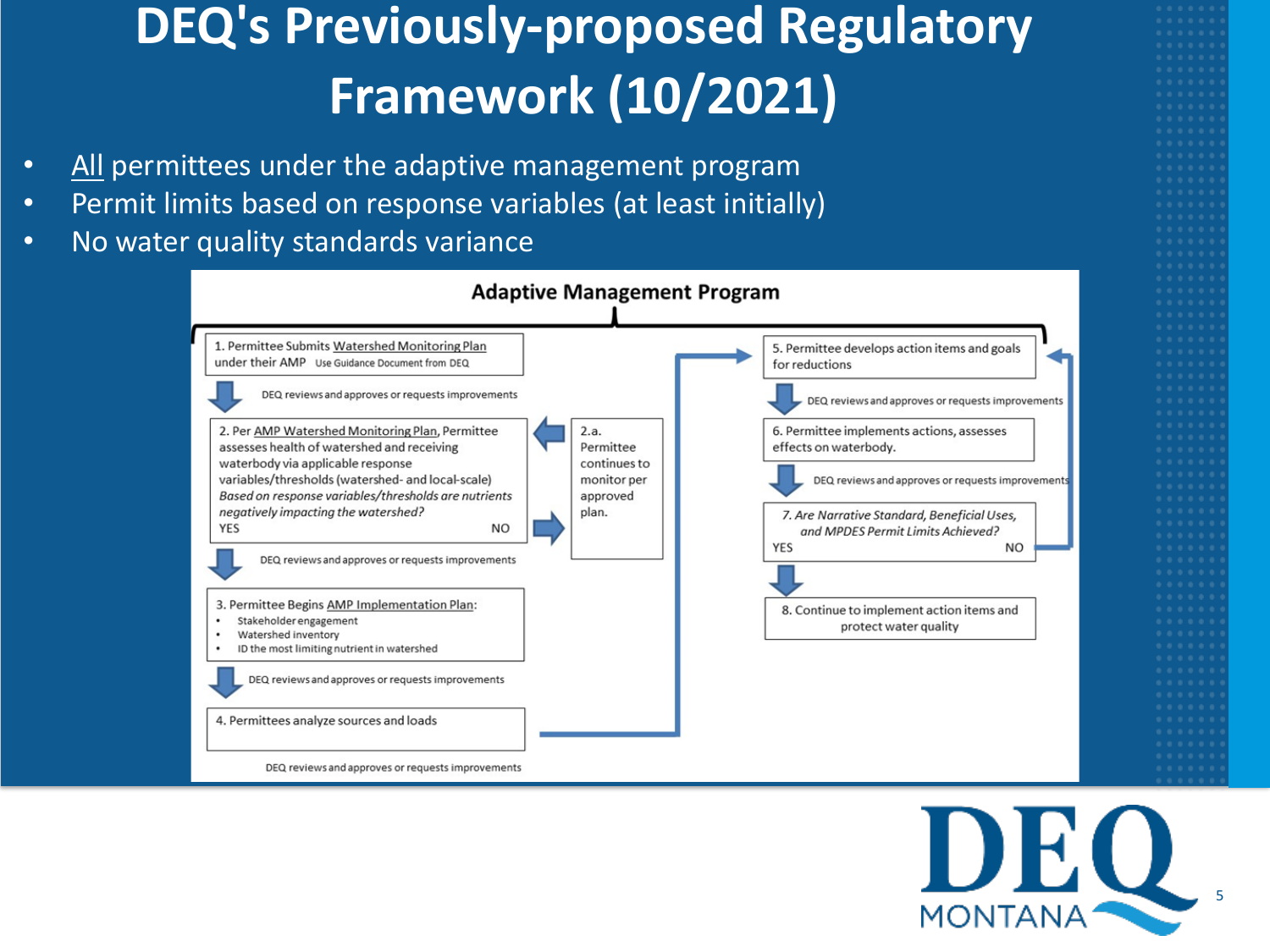### What DEQ Heard and How we Addressed it

| <b>Topic/Issue</b>                                                                         | <b>Proposed Action</b>                                                                        |
|--------------------------------------------------------------------------------------------|-----------------------------------------------------------------------------------------------|
| <b>Concerns that effluent limits</b><br>were based on response variables<br>and thresholds | Response variable and thresholds used<br>as confirmational data                               |
| Phosphorus is first, per SB 358,<br>where appropriate                                      | Via the AMP, allows permittees to<br>demonstrate P control approach can<br>work               |
| Technical expertise/cost for small<br>towns                                                | Recognizes-upfront-that small town<br>lagoons can't afford additional nutrient<br>removal     |
| Point source concerns over<br>controlling nutrient sources at<br>the watershed scale       | Initial work under AMP is focused on<br>individual facility                                   |
| Incremental approach                                                                       | P reductions first, and then phased<br><b>AMP</b> requirements                                |
| Concern that DEQ needs to use<br>familiar CWA regulatory tools                             | In addition to AMP approach, variances<br>and compliance schedules would also<br>be available |



6

**MONTANA**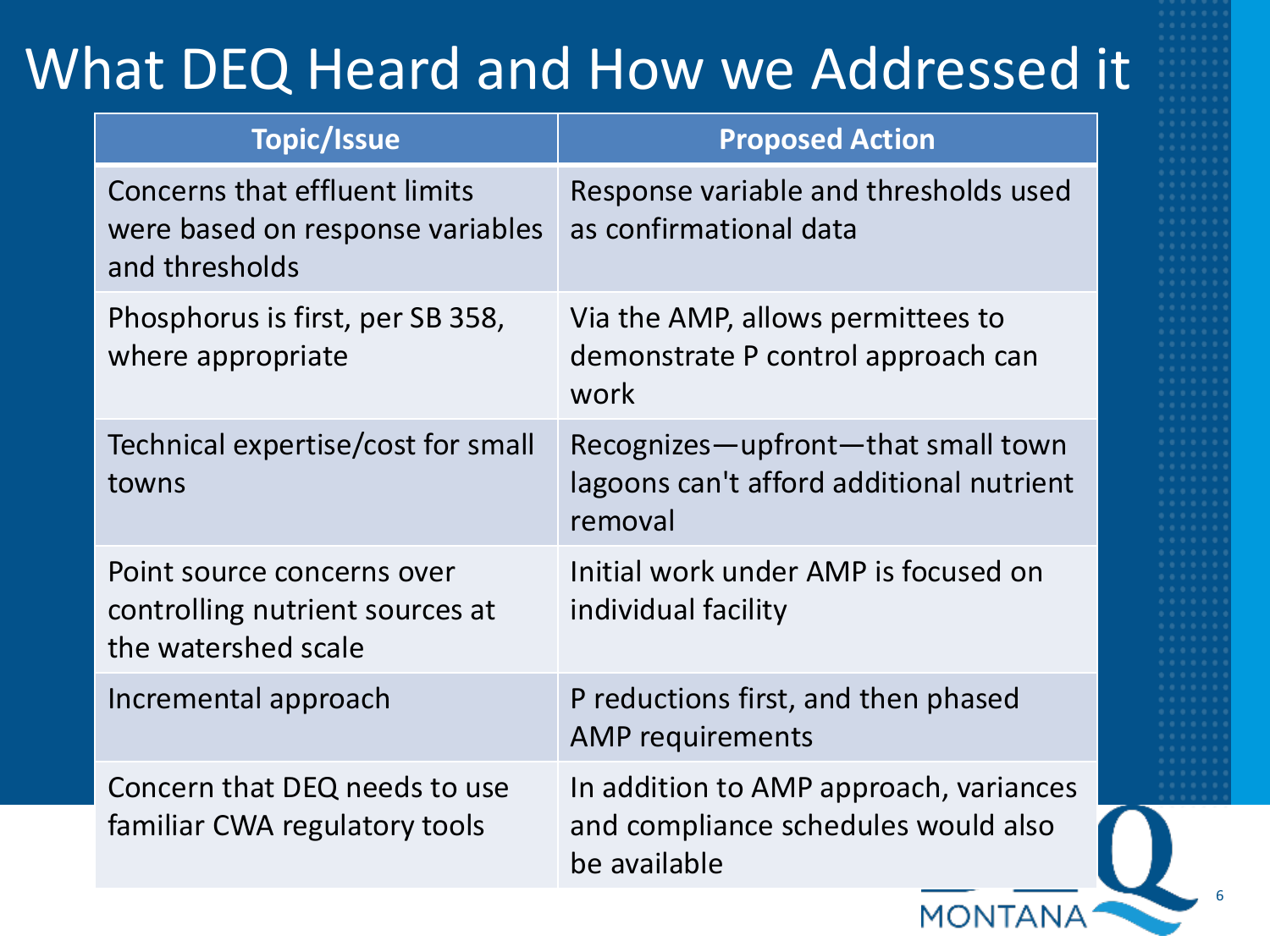### *Includes options for regulated community:* Updated Regulatory Framework, 4/2022

Adaptive Management Program (AMP): Process for permittees to analyze response variables and nutrients and seek optimal nutrient-reduction solutions over time

Compliance Schedule (CS): Defined timeframe for a permittee to achieve new/more stringent water quality-based effluent limit

Variance: Discharger-specific, defined timeframe when a water-quality standard is not readily achievable (per Ninth Circuit Court of Appeals, variances may be based upon economic factors and need not set a date certain for dischargers to comply with underlying water quality criteria). EPA tool, MT Water Quality Act tool (75-5-320, MCA)

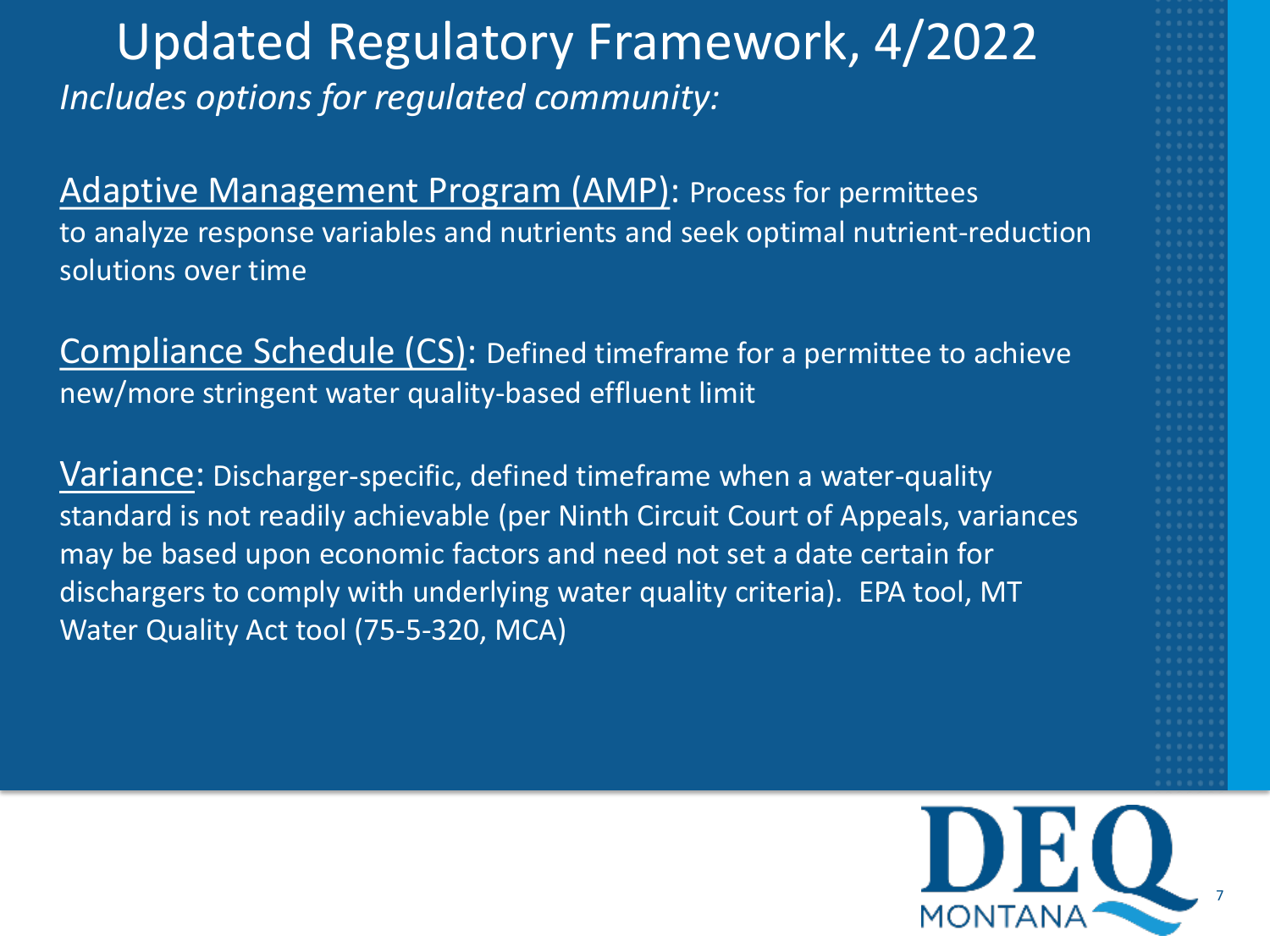### Updated Regulatory Framework, 4/2022

*Discharger categories or waterbodies are addressed differently:*

Mechanical POTWs: For most cases P control first, see results

Lagoons: DEQ develops multi-discharger variance for TP, TN

- Based on economic impacts of nutrient control
- Option to opt out, go AMP pathway if desired

Industry: P prioritization under AMP if appropriate, monitor response variables. If controls ineffective, move to additional nutrient controls under AMP or CS (or variance)

Large Rivers (Yellowstone): DEQ develops mechanistic model for river, allocates P limits to dischargers to meet modeled DO, pH, etc.

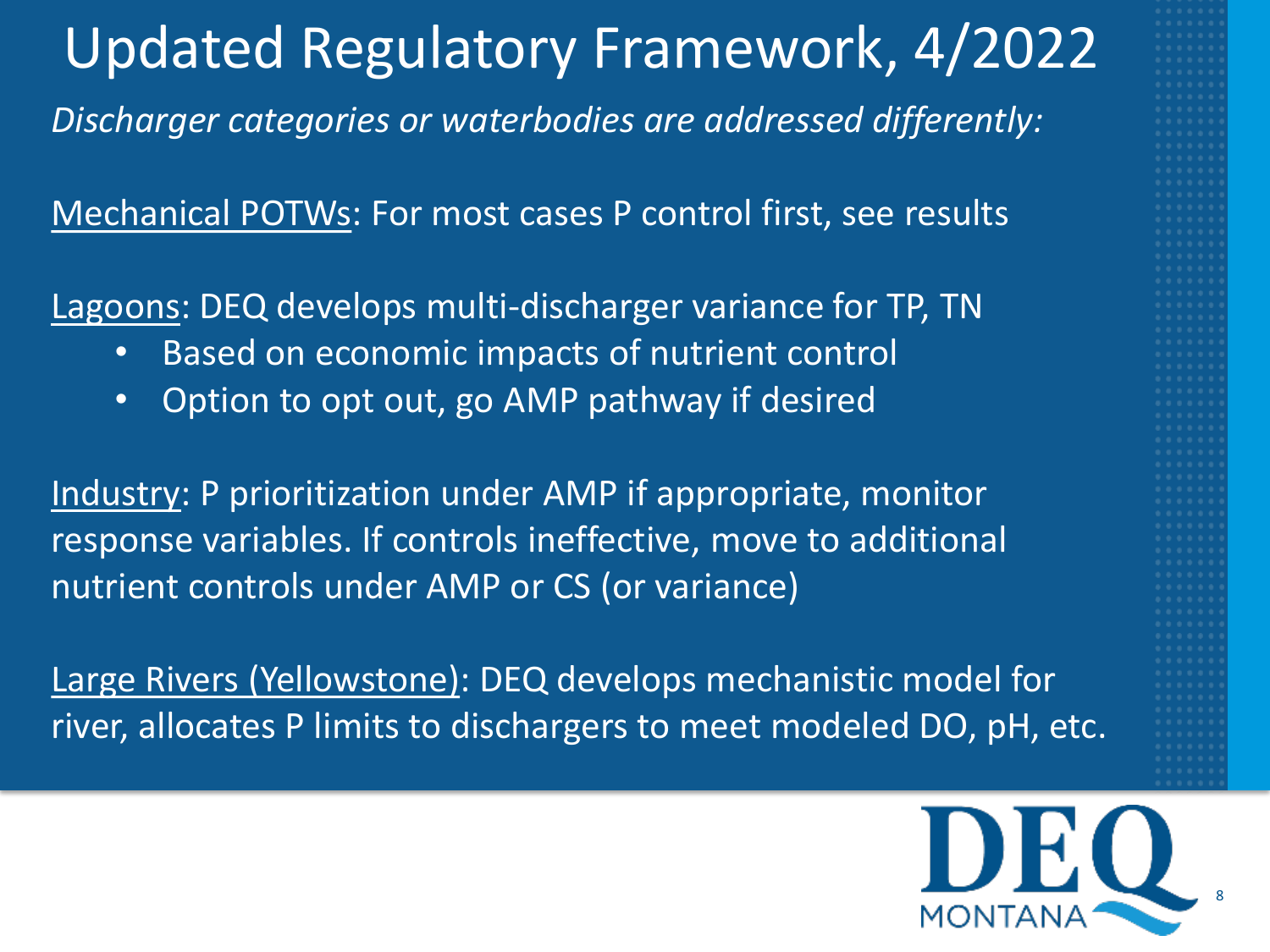### Permitting Process for Publicly-owned Mechanical Facilities

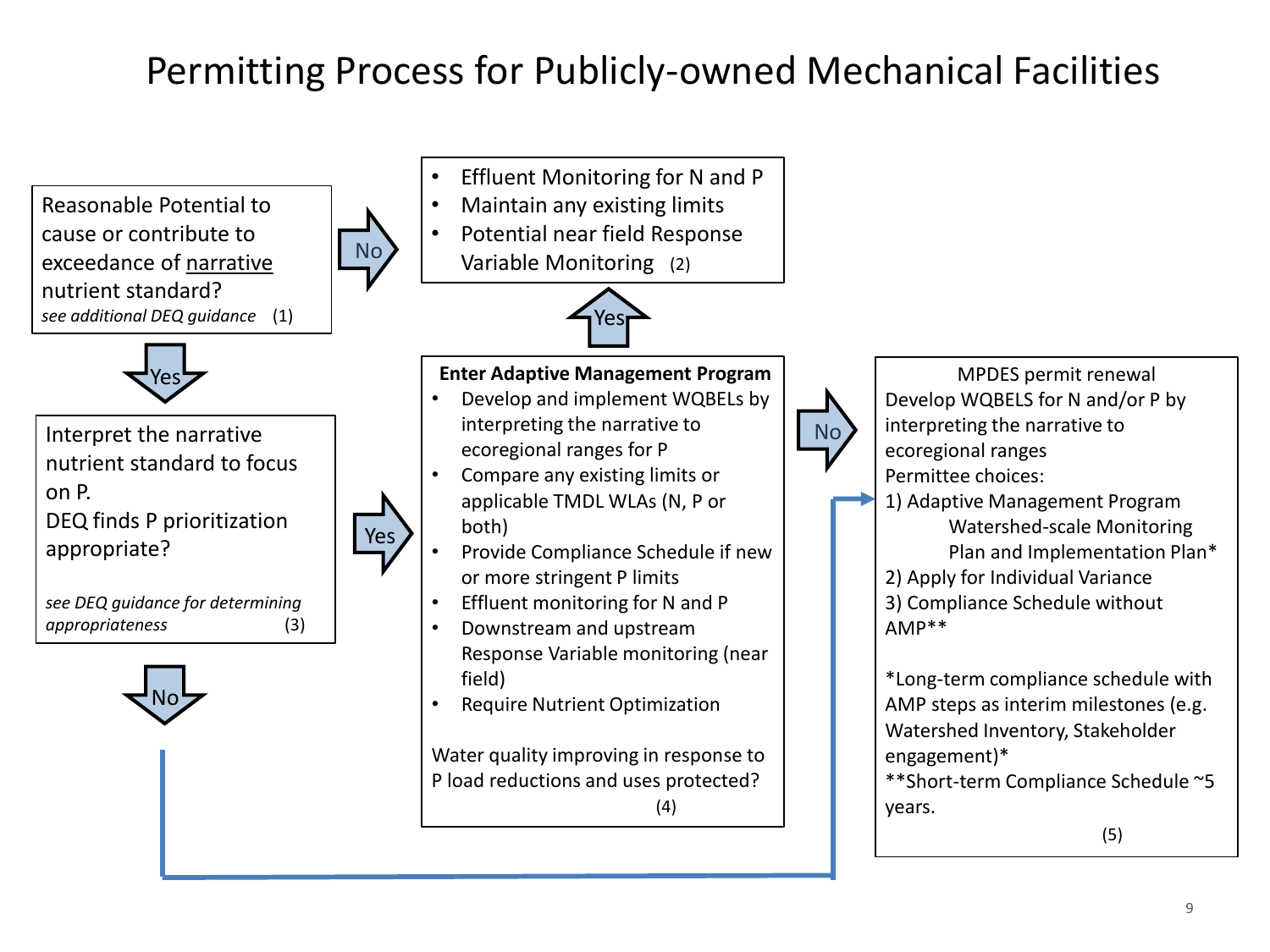### Qualitative Reasonable Potential for Narrative Water Quality Standards

#### Condition of the Receiving Waterbody

- Impairment status (303d list)
- Downstream segment: distance to, impairment status, lake or reservoir present
- Low flow condition (7Q10, 14Q5)
- Proximity of other dischargers that might cause cumulative effects

#### Condition of the Facility

- Type of facility and treatment
- Upgrades and age of treatment
- Effluent concentrations
- Optimization work undertaken
- Compliance history
- Compliance inspections—notes, O&M deficiencies, neglected infrastructure

#### Pollutant Characteristics

• Environmental fate/persistence

ARM 17.30.1344 and 40 CFR 122.44

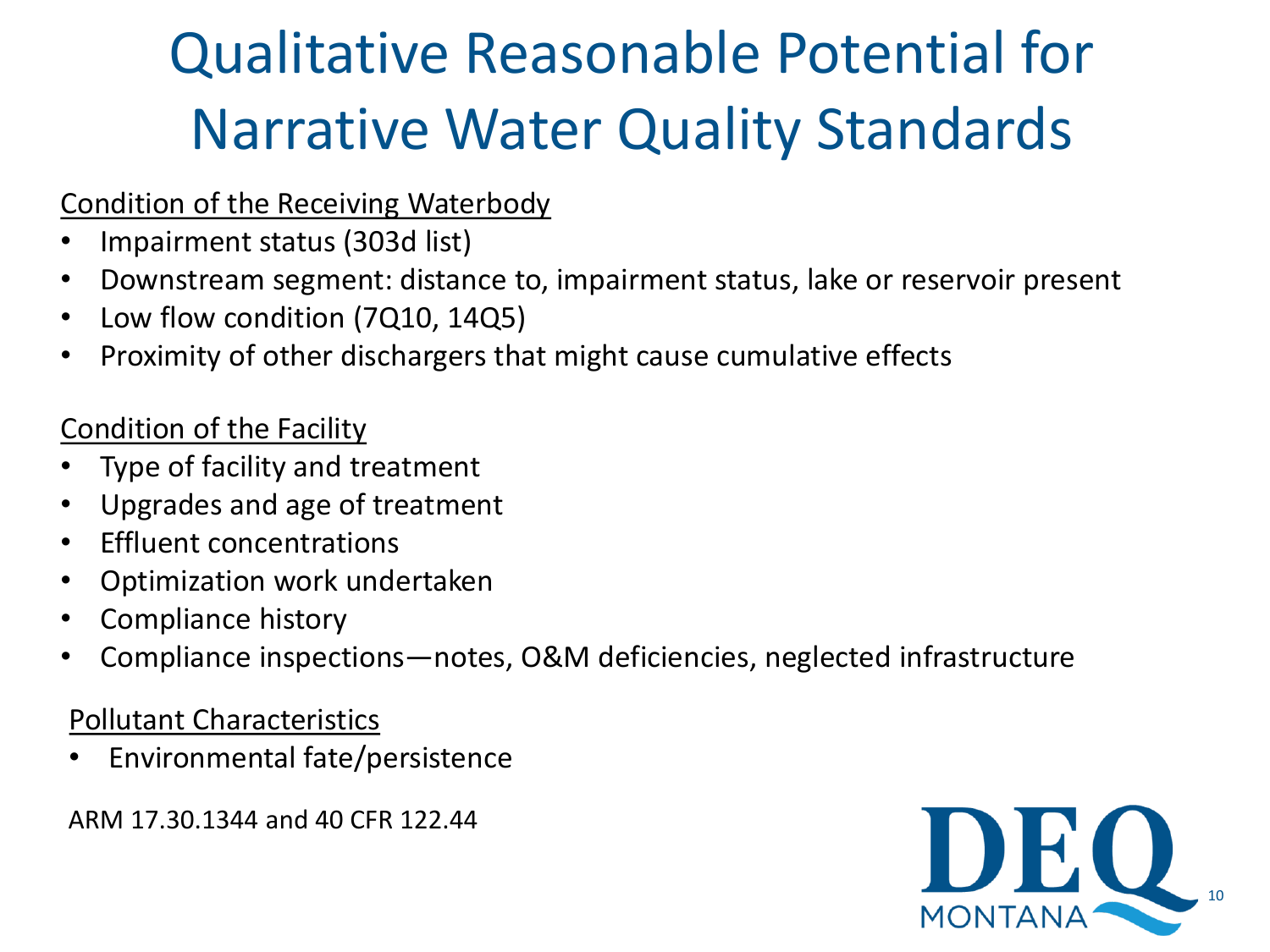### Permitting Process for Publicly-owned Lagoons

Reasonable Potential to cause or contribute to an exceedance narrative nutrient standard? *see additional DEQ guidance* (1)



No

No

Effluent Monitoring for N and P Maintain any existing limits (2)

Provide and implement variance (Highest Attainable Condition)

- Cap at current N and P loads
- Develop, Implement and Maintain a Pollutant Minimization Program

\*DEQ driven process for development of multi-discharger variance under 75-5-320,  $MCA^*$  (4)

#### **Or (option)**

Enter Adaptive Management Program

• Long-term compliance schedule with AMP steps as interim milestones, P prioritization (6)



Develop Water-quality based effluent limits by interpreting the narrative to ecoregional ranges for both N and P.

Limits achievable based on current effluent concentrations? (3)



Implement effluent limits in MPDES Permit

(5)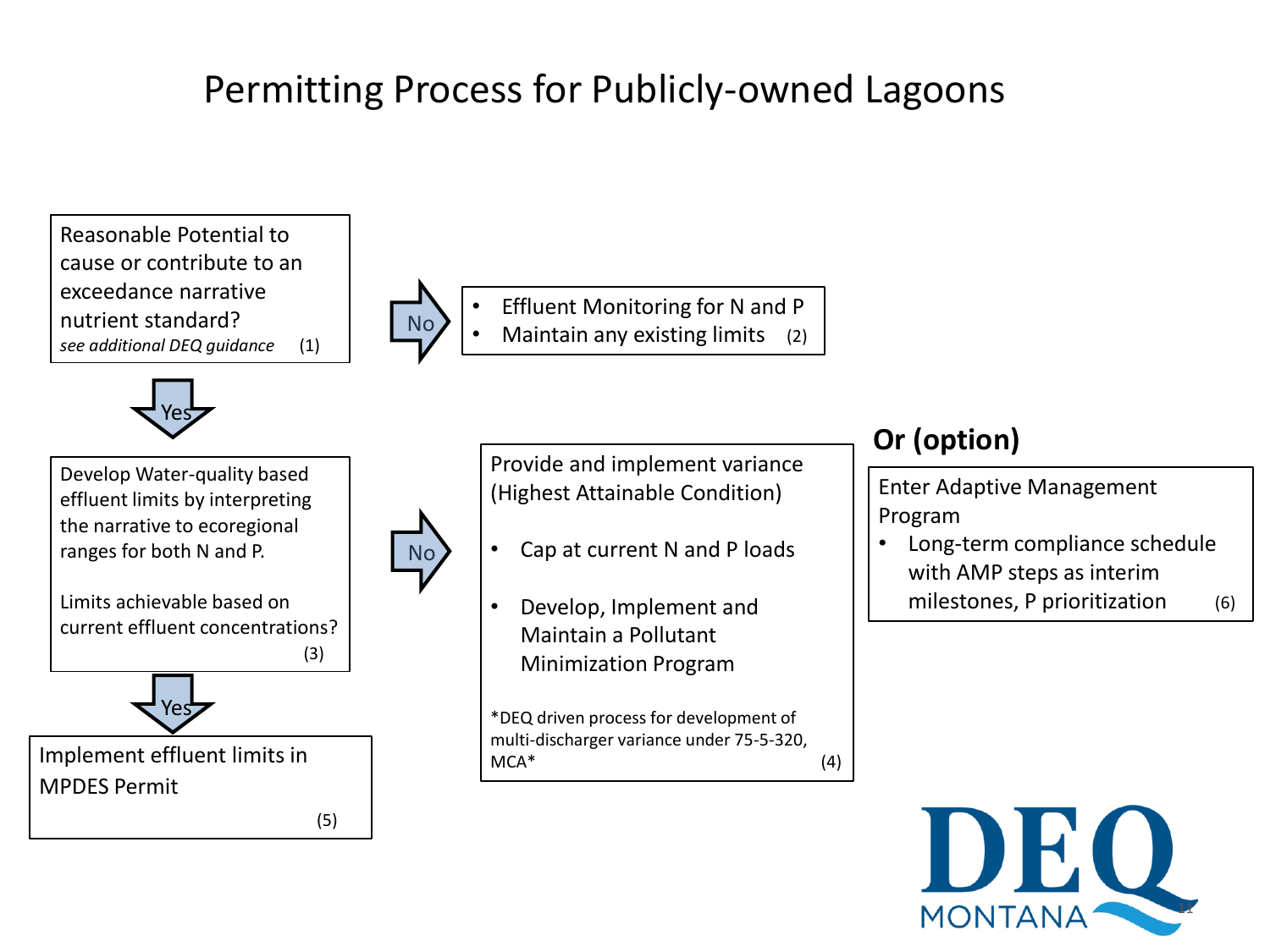### Permitting Process for Industrial Facilities



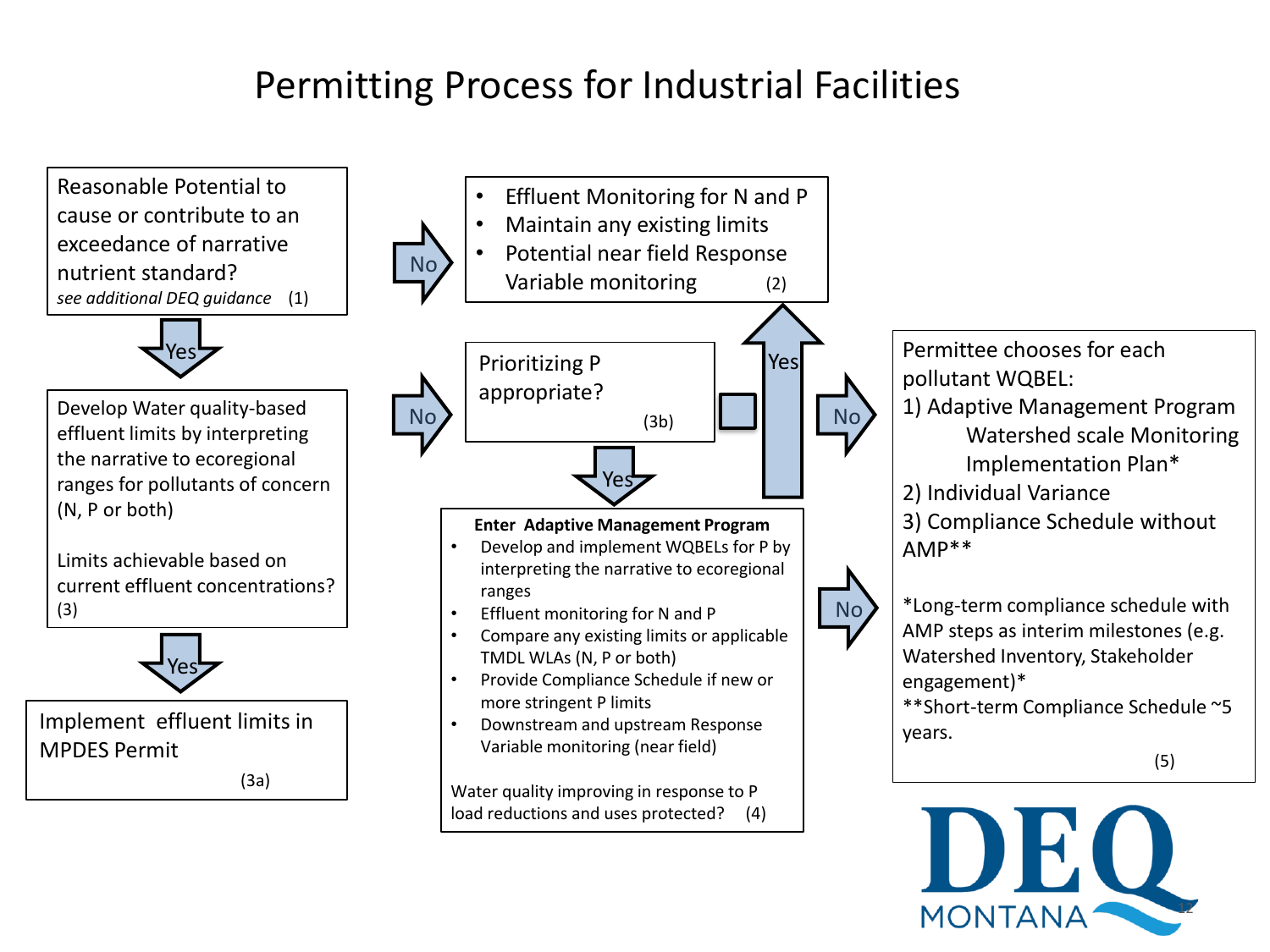### Ecoregional Ranges\*

|                                                                                                                                                                                                                                                                                                                                                                                     |                                                          |                                                                                                                                                                                                    | Maximum Recommended Range |                                                                                    |
|-------------------------------------------------------------------------------------------------------------------------------------------------------------------------------------------------------------------------------------------------------------------------------------------------------------------------------------------------------------------------------------|----------------------------------------------------------|----------------------------------------------------------------------------------------------------------------------------------------------------------------------------------------------------|---------------------------|------------------------------------------------------------------------------------|
| Ecoregional                                                                                                                                                                                                                                                                                                                                                                         |                                                          |                                                                                                                                                                                                    | <b>Total Phosphorus</b>   | <b>Total Nitrogen</b>                                                              |
| Zone                                                                                                                                                                                                                                                                                                                                                                                | Ecoregion (Level III)                                    | Ecoregion (Level IV)                                                                                                                                                                               | $(\mu g/L)$               | $(\mu g/L)$                                                                        |
| Western                                                                                                                                                                                                                                                                                                                                                                             | Northern Rockies (15)                                    | all                                                                                                                                                                                                | $20 - 40$                 | $210 - 1,210$                                                                      |
| Western                                                                                                                                                                                                                                                                                                                                                                             | Canadian Rockies (41)                                    | all                                                                                                                                                                                                | $23 - 62$                 | $325 - 821$                                                                        |
| Western                                                                                                                                                                                                                                                                                                                                                                             | Idaho Batholith (16)                                     | all                                                                                                                                                                                                | $20 - 62$                 | $210 - 718$                                                                        |
| Western                                                                                                                                                                                                                                                                                                                                                                             | Middle Rockies (17)                                      | all except 17i                                                                                                                                                                                     | $20 - 40$                 | $210 - 1,210$                                                                      |
| Western                                                                                                                                                                                                                                                                                                                                                                             | Middle Rockies (17)                                      | Absaroka-Gallatin Volcanic Mountains (17i)                                                                                                                                                         | $61 - 105^b$              | Use values from<br>the lower end of<br>the range for the<br>Middle Rockies<br>(17) |
| Western<br>(transitional)                                                                                                                                                                                                                                                                                                                                                           | Northwestern Glaciated Plains (42)                       | Sweetgrass Upland (42I), Milk River Pothole<br>Upland (42n), Rocky Mountain Front Foothill<br>Potholes (42q), and Foothill Grassland (42r)                                                         | $23 - 80^{\circ}$         | 445 - 775                                                                          |
| Western<br>(transitional)                                                                                                                                                                                                                                                                                                                                                           | Northwestern Great Plains (43)                           | Non-calcareous Foothill Grassland (43s),<br>Shields-Smith Valleys (43t), Limy Foothill<br>Grassland (43u), Pryor-Bighom Foothills (43v),<br>and Unglaciated Montana High Plains (43o) <sup>a</sup> | $20 - 41^d$               | $439 - 1,125$                                                                      |
| Eastern                                                                                                                                                                                                                                                                                                                                                                             | Northwestern Glaciated Plains (42)                       | all except those listed above for 42                                                                                                                                                               | $70 - 150$                | 540 - 1,830                                                                        |
| Eastern                                                                                                                                                                                                                                                                                                                                                                             | Northwestern Great Plains (43)<br>and Wyoming Basin (18) | all except for those listed above for 43, and 43c<br>below                                                                                                                                         | $70 - 150$                | 540 - 1,830                                                                        |
| Eastern                                                                                                                                                                                                                                                                                                                                                                             | Northwestern Great Plains (43)                           | River Breaks (43c)                                                                                                                                                                                 | None<br>recommended       | None<br>recommended                                                                |
| <sup>a</sup> For the Unglaciated High Plains ecoregion (430), the range applies only to the polygon located just south of Great Falls, MT.<br>$\mathsf{b}_\mathsf{D}$ is a set that is a set of the contract of the contract of the contract of the contract of the contract of the contract of the contract of the contract of the contract of the contract of the contract of the |                                                          |                                                                                                                                                                                                    |                           |                                                                                    |

Based on the 25  $^{\rm m}$  and 75  $^{\rm m}$  percentiles of the natural background concentrations in this level IV ecoregion.

 $^{\circ}$ Lower end based on streams' origins in the Canadian Rockies; upper end based on 75<sup>th</sup> percentile of natural background for these ecoregions. dLower end based on similarity to Middle Rockies, upper end based on Elk Creek reference site.

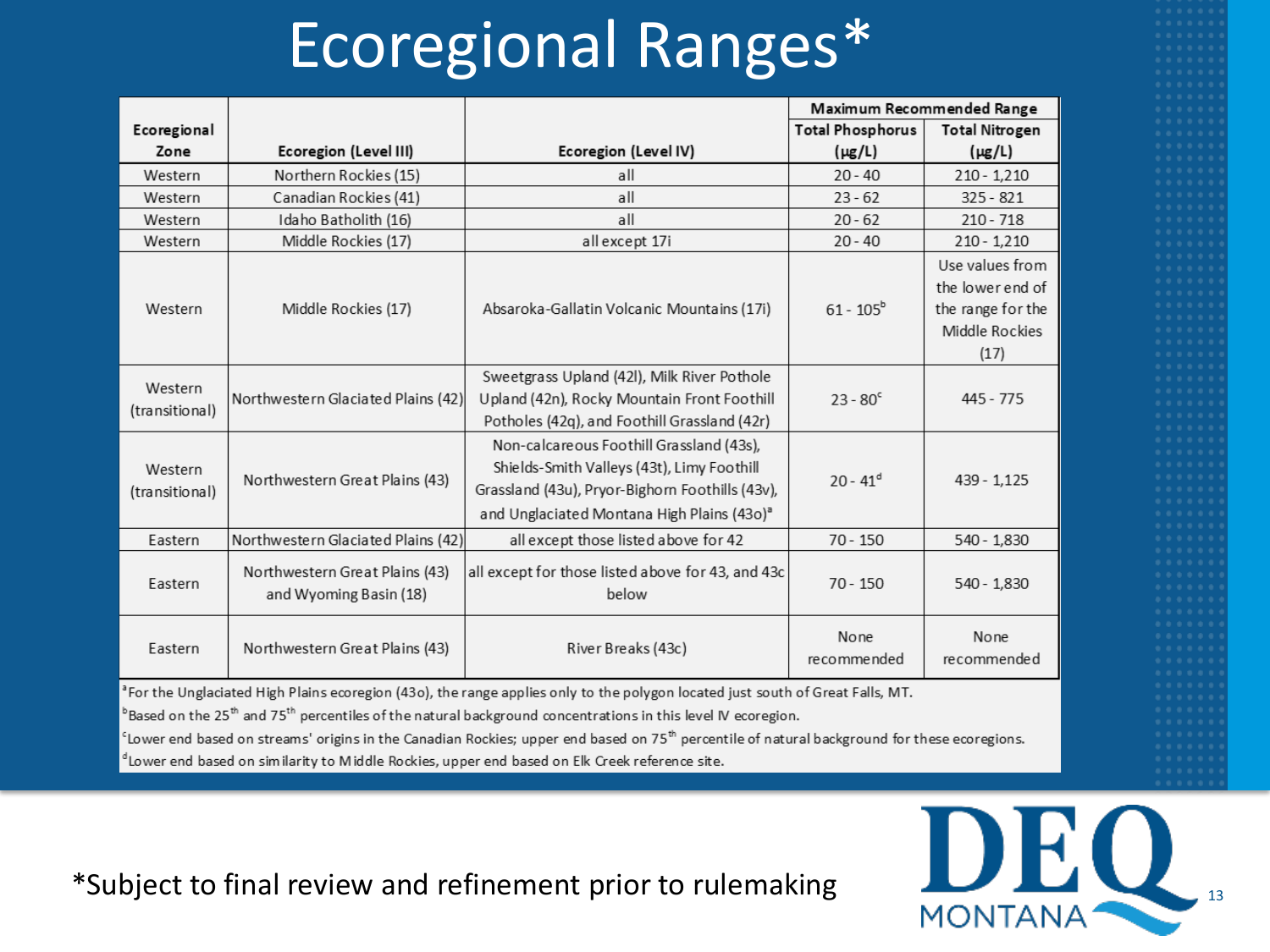# Repeal of Circular DEQ-12A per SB358

• The department of environmental quality shall amend ARM 17.30.602 to **delete all references to department circular DEQ-12A, department circular DEQ-12B, base numeric nutrient standards, and nutrient standards variances.**

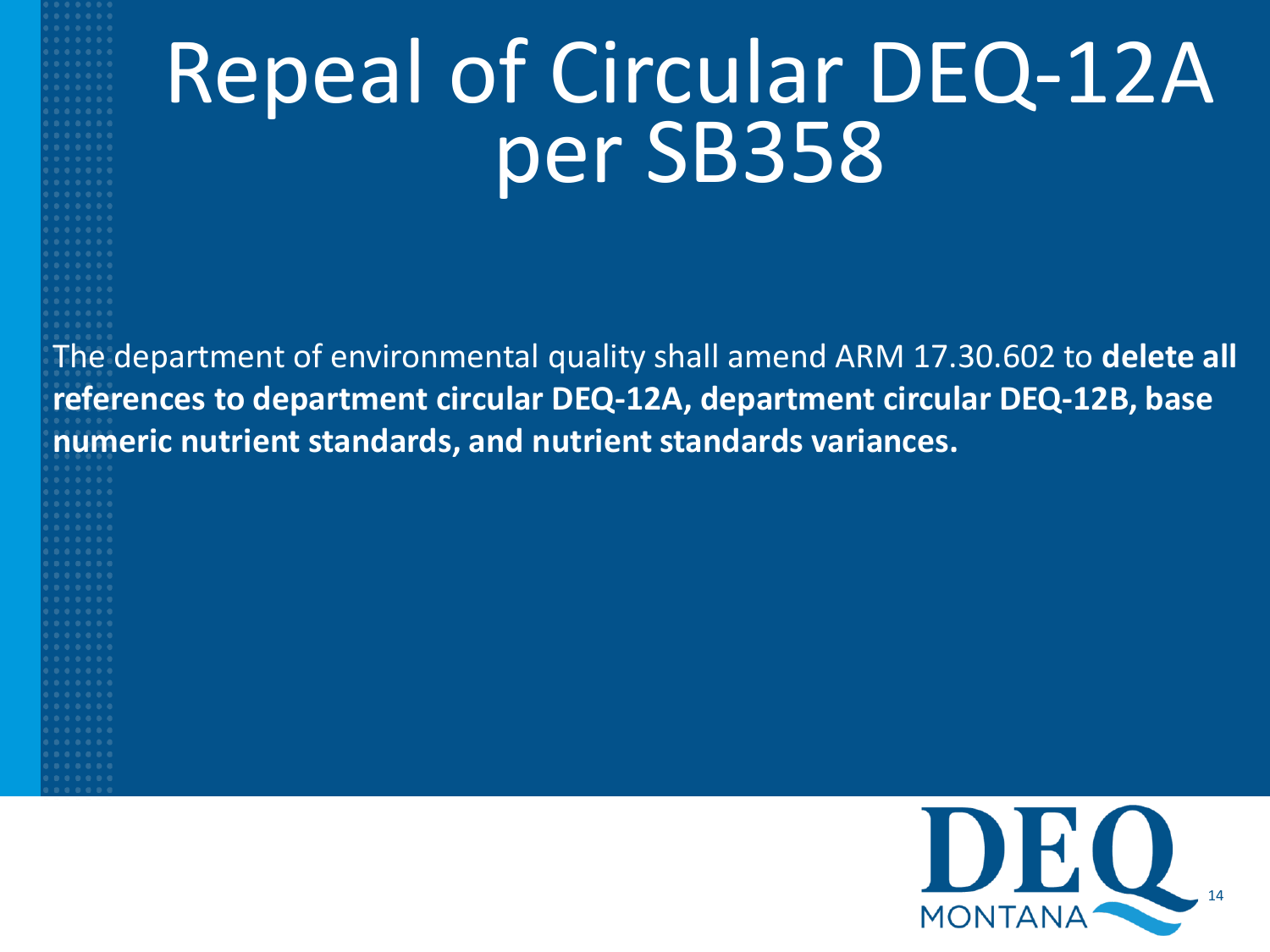## Variance Procedural Rules

**75-5-320. Temporary water quality standards variances.** (1) Except as provided in **[75-5-222](https://leg.mt.gov/bills/mca/title_0750/chapter_0050/part_0020/section_0220/0750-0050-0020-0220.html)**(2), the department may adopt rules providing criteria and procedures for the department to issue a temporary variance to water quality standards.

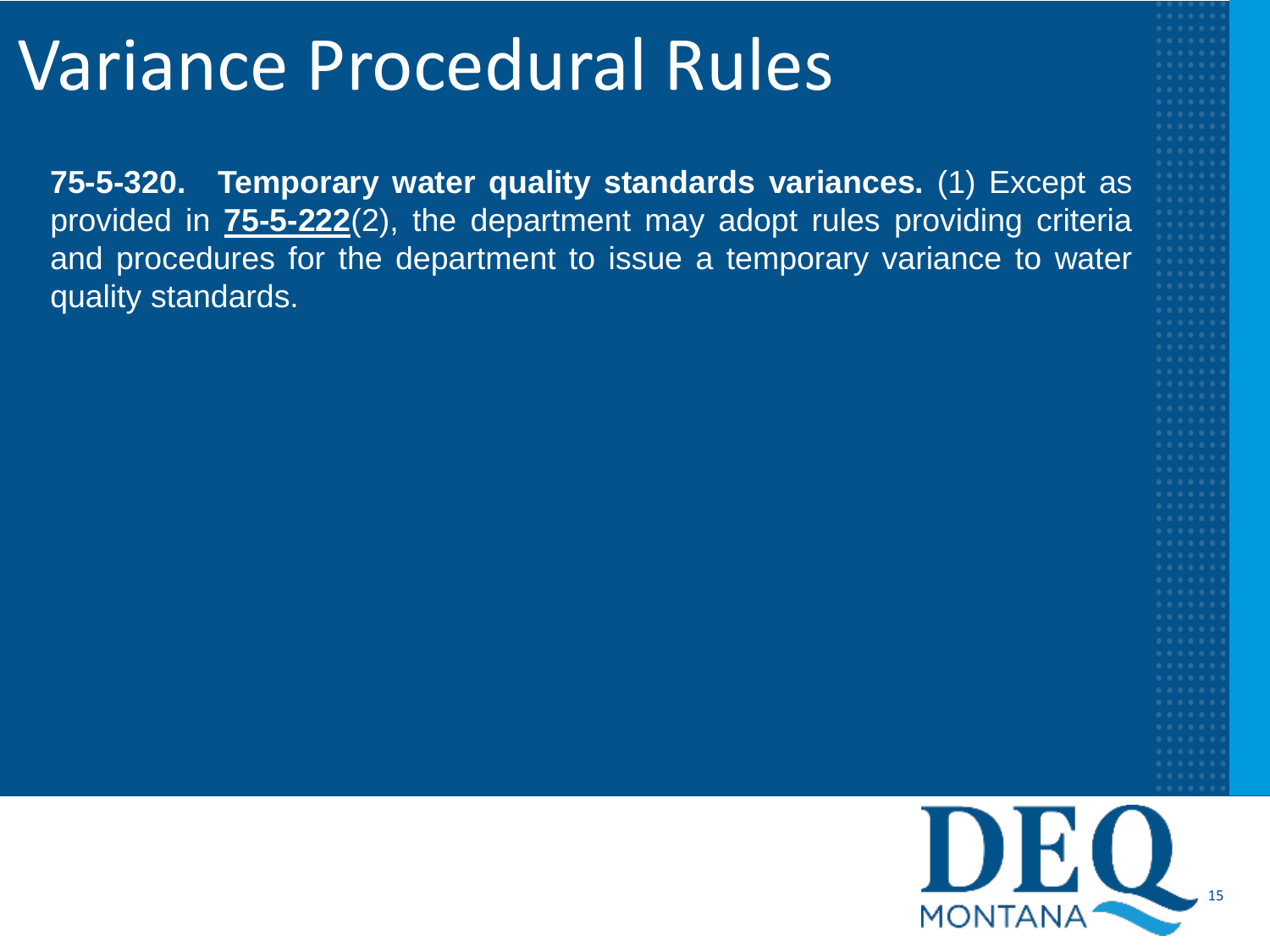## Rulemaking Timeline

- Initiate rulemaking at WPCAC by first week of June 2022
- 45-day public comment period starts July 8, 2022
- Hearing: around August 22, 2022
- Response to comments
- Department Head signs rule no later than September 27, 2022, rule filed no later than September 27, 2022
- Publishes by October 7, 2022
	- Meets requirement to complete rulemaking: "An agency may not adopt, amend, or repeal rules from October 1 to December 31 in the year that precedes the year in which the legislature meets in regular session" ARM 1.3.312(6)

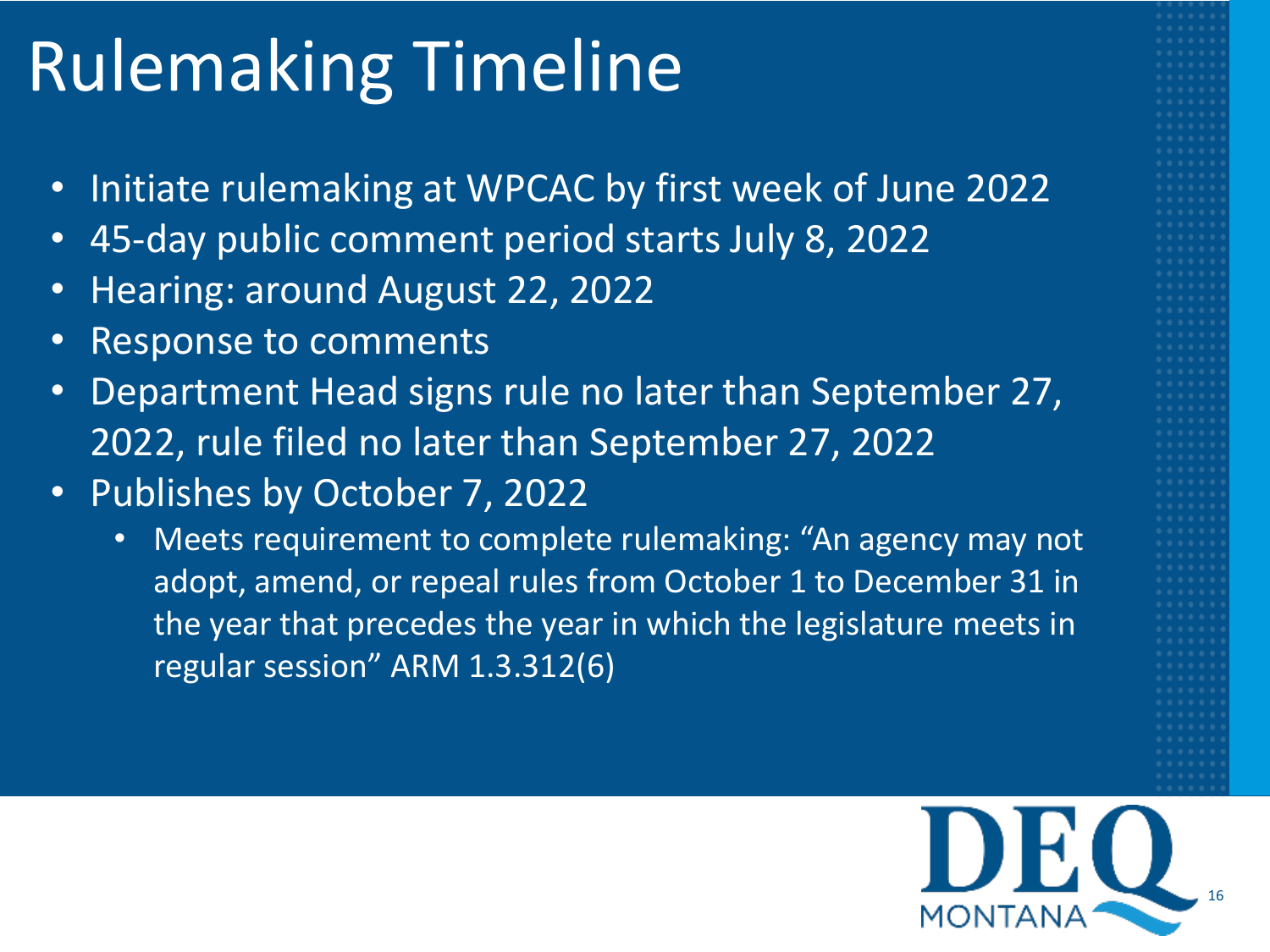## June Meeting: tentative topics

- Comprehensive Adaptive Management Rule package
- Repeal of Montana Circular DEQ-12A
- Water quality standards variance procedural rules

\*The department may bring all or a portion of these rules to WPCAC for initiation in June.

Note: EPA Action Letter dated 5/10/2022 disapproved portions of SB358.

\*The department may not initiate rule making on any of these topics; WPCAC will be notified as soon as possible.

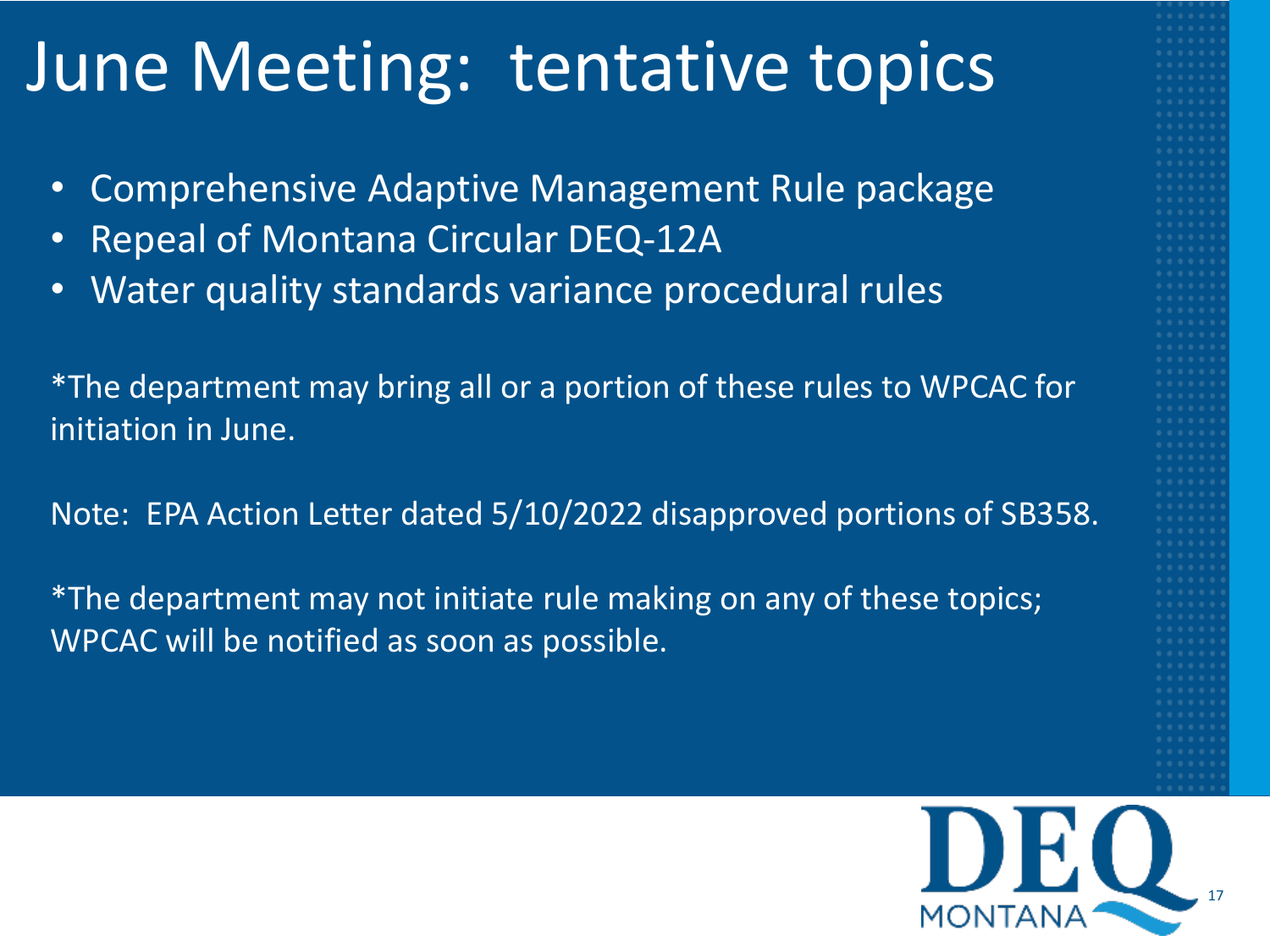## June Meeting Date Options

- June 3rd
- June 6<sup>th</sup> or
- June 8<sup>th</sup> (last possible date this calendar year)